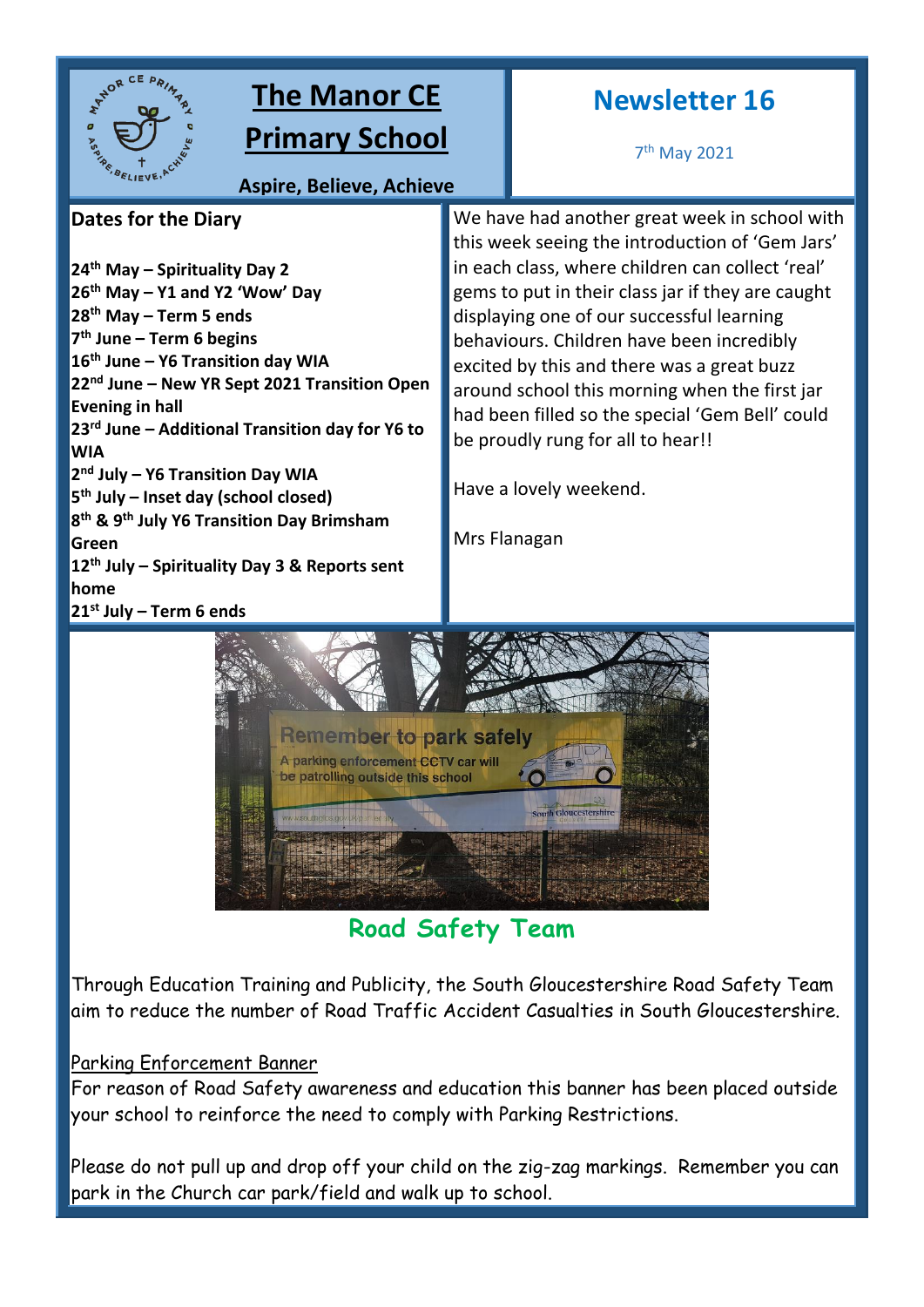#### **Europe Class**

A great week in Year 3 this week. We have started to look at Italy in our Eurovision topic and have listened to some opera music by Rossini. We loved building boats in forest school and are starting to master column subtraction with two exchanges. Next week we are going to be making pizzas and pizza boxes! We cannot wait!

#### **Australia Class**

Another exciting week in Australia class. As part of our writing unit we have been learning about Australian bush fires. We were fortunate enough to have a Teams meeting with a firefighter who kindly showed us around the equipment they use in his station and talked to us about emergencies and fire safety. We have also been learning about Australia in our topic lessons. After locating the continent on a map, we discussed how the culture is different in Australia and even got to try some Australian delicacies! We have also continued with our athletics this week and have begun our introduction to throwing a javelin. Finally, in Forest School we did some leaf printing in clay, planted our beans and even managed to listen to a story under the shelter when it rained.

#### **Antartica Class**

Antarctica Class have had a very busy week becoming honeybee experts. We have learnt lots of really interesting facts about these amazing minibeasts and we challenge everyone at home to ask us if we remember a fact – we think you will be surprised! We have also been learning how to programme the beebots and some of us have been creating our own 'bee' ideas in the junk modelling area. We have explored more Eric Carle books this week and have been busy doubling numbers in maths. On top of this, we have earnt so many gems we managed to fill our jar and we were the first class in the whole school to ring the gem bell! This shows you that we are demonstrating all of the successful learning skills. Another very productive and happy week in Reception!



#### **South America Class**

A full week of learning in Year 6 after our long weekend. We have continued to learn about Charles Darwin and his theory of natural selection and produced some beautiful artwork of watercolour peacocks. In addition we have been developing our mathematical calculation skills by practising the tricky concept of long division. Year 6 have displayed excellent sapphire power this week and are focussing well.

#### **North America Class**

This week Year 5 have been studying Charles Darwin in their topic work. We have all produced amazing artwork linked to Darwin's discoveries. We have also enjoyed tag ruby in PE. In maths, we have moved onto reading and interpreting time tables. This was something a lot of the children initially found quite tricky, however they used exceptional emerald power and didn't give up! Well done everyone!

#### **Asia Class**

This week Year 4 have enjoyed using their Oracy skills to enhance their English experience days. They wrote scripts and became the characters in our The Great Chocoplot text. During their rehearsal time they experimented with props, accent and gesture to create a clear interview between the news reporter and explorer! It was great fun!